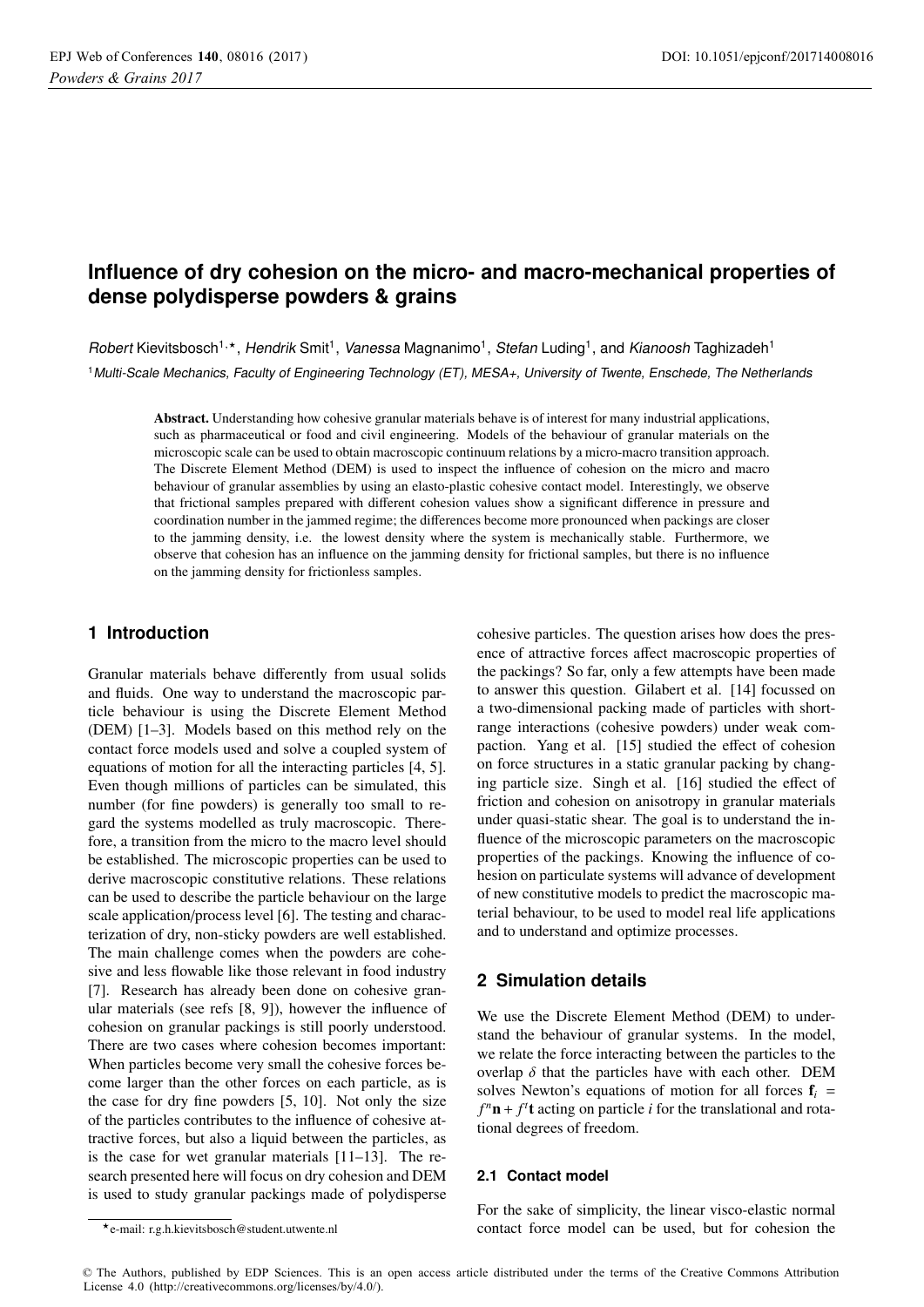model in Sect. 2.2 is applied. It involves a linear repulsive and a linear dissipative force:  $f^n = k\delta + \gamma_0 \dot{\delta}$  with *k* as spring stiffness,  $\delta = (a_i + a_j) - (\mathbf{r}_i - \mathbf{r}_j) \cdot \mathbf{n} > 0$  as particle overlap,  $\mathbf{n} = \mathbf{n}_{ij} = (r_i - r_j)/|r_i - r_j|$  as normal unit vector,  $\gamma_0$  as viscous damping coefficient and  $\dot{\delta}$  the relative velocity in normal direction  $v_n = -v_{ij} \cdot \mathbf{n} = \dot{\delta}$ . For simulations regarding frictional particles, we used the Coulomb friction law as explained in ref [5], with tangential force  $f<sup>t</sup>$ and tangential direction vector(s)  $\hat{\mathbf{t}}$ .

An artificial damping force  $f<sub>b</sub>$  is introduced to reduce dynamic effects and shorten relaxation times:  $f_b = -\gamma_b v_i$ . This force acts not on contacts but directly on particles, proportional to their velocity <sup>v</sup>*<sup>i</sup>*.

The integration time-step  $\Delta t_{MD}$  used for simulations needs to be much smaller than the contact duration  $t_c$  to make sure that the integration of the equations of motion is stable. Note that in extreme cases of an overdamped spring,  $t_c$  can become extremely, artificially large, i.e. dissipation  $\gamma$  should be neither too weak nor too strong.

#### **2.2 Adhesive, elasto-plastic contact model**

In this paper, a linear variant of the hysteric spring model is used (see refs [4, 5, 17, 18]). This model is a simpler version of nonlinear-hysteric force laws [17–20]. Different spring constants are assumed for loading and unloading. The (hysteric) force can be written as:

$$
fhys = \begin{cases} k_1 \delta & \text{if } k_2(\delta - \delta_0) \ge k_1 \delta \\ k_2(\delta - \delta_0) & \text{if } k_1 \delta > k_2(\delta - \delta_0) > -k_c \delta \\ -k_c \delta & \text{if } -k_c \delta \ge k_2(\delta - \delta_0) \end{cases}
$$
 (1)

with  $k_1 \leq k_2$ .  $k_2$  is variable, depending on the previous deformation amplitude, see refs. [5, 11]:

$$
k_2(\delta_{max}) = \begin{cases} \hat{k}_2 & \text{if } \delta_{max} \ge \delta_{max}^* \\ k_1 + (\hat{k}_2 - k_1) \frac{\delta_{max}}{\delta_{max}^*} & \text{if } \delta_{max} < \delta_{max}^* \end{cases} \tag{2}
$$

There are different phases during the particle contact (see figure 1). First there is an initial loading; The force increases linearly with the overlap  $\delta$ . The unloading starts after the overlap reached its maximum value  $\delta_{\text{max}}$ . This point defines the maximum force between two particles. During unloading, the force decreases linearly with a slope  $k_2$ , to zero, at overlap  $\delta_0 = (1 - k_1/k_2) \delta_{\text{max}}$ , which resembles the plastic contact deformation. Reloading will result in an increasing force with the same slope  $k_2$ . When unloading takes place below  $\delta_0$ , then attractive forces will occur until the minimum cohesive force branch  $-k_c \delta_{\min}$  is reached. An overview of the parameters used in the DEM simulations can be seen in table 1.

### **3 Preparing samples**

The sample preparation procedure consists of several steps. The first step of the preparation process is to compress isotropically the loose packing that was created randomly (with small overlaps) with a volume fraction of  $v = 0.3$  up to a volume fraction of  $v = 0.5$ . The system



Figure 1. Schematic graph of the piece-wise linear, hysteric model. The adhesive force-displacement for normal collision. The non-contact forces  $(f_0)$  are kept equal to zero in this study and also the line for negative  $\delta$  is neglected in this paper

Table 1. The microscopic contact model parameters values

| Property                  | Symbol               | Value           | SI-units                    |
|---------------------------|----------------------|-----------------|-----------------------------|
| Time unit                 | t                    | 1               | $10^{-6}$ s                 |
| Length unit               | $\mathcal{X}$        | 1               | $10^{-3}$ m                 |
| Mass unit                 | m                    | 1               | $10^{-9}$ kg                |
| Particle radius           | $\langle a \rangle$  | 1               | $10^{-3}$ m                 |
| Polydispersity            | $a_{max}/a_{min}$    | 3               |                             |
| Number of particles       | N                    | 5000            |                             |
| Particle density          | $\rho$               | 2000            | $2000 \text{ kg/m}^3$       |
| Simulation time step      | $\Delta t_{MD}$      | 0.0037          | $3.7 \cdot 10^{-9}$ s       |
| Elastic stiffness         | $k = k_2$            | $15 \cdot 10^4$ | $15.10^7$ kg/s <sup>2</sup> |
| Plastic stiffness         | $k_1/k$              | 0.666           |                             |
| Cohesive stiffness        | $k_c/k$              | $0 - 20$        |                             |
| <b>Friction stiffness</b> | $k_t/k$              | 0.2866          |                             |
| <b>Static friction</b>    | $\mu_s$              | 0.5             |                             |
| Dynamic friction          | $\mu_d$              | 0.5             |                             |
| Normal viscosity          | $\gamma = \gamma_n$  | 1000            | $1 \text{ kg/s}$            |
| Friction viscosity        | $\gamma_t/\gamma$    | 0.2             |                             |
| Background visc.          | $\gamma_b/\gamma$    | 0.15            |                             |
| Backgr. torque visc.      | $\gamma_{br}/\gamma$ | 0.03            |                             |

is then relaxed at a constant volume fraction of  $v = 0.5$ and the particles are allowed to dissipate their kinetic energy and reach a zero-pressure, relaxed configuration before jamming. Isotropic compression is then applied to reach a volume fraction of  $v = 0.82$  and, in the last phase, the compressed packing is decompressed isotropically until a volume fraction of  $v = 0.5$  is reached again [21]. The compression and decompression are performed by applying a constant strain rate to each particle. We use a simulation time of 4000  $[\mu s]$  per phase for the whole procedure, which results in a strain rate of  $\dot{\epsilon} = 3.8 \cdot 10^{-5}$ , for loading and unloading. By following the above procedure frictional and frictionless samples were studied for varying cohesion, from  $0 \leq k_c/k \leq 20$ . It is worth to mention that some particles have overlaps during the initial random generation. These overlaps form small clusters due to high cohesive force between particles which will last during sample evolution when  $k_c/k > 1$ . This causes inhomogeneity for samples with extremely high cohesion.

#### **3.1 Loading**

Here, we present the general definition of the investigated quantities. Pressure and coordination number were calculated during sample compression to observe the influence of cohesion. We use the dimensionless pressure which is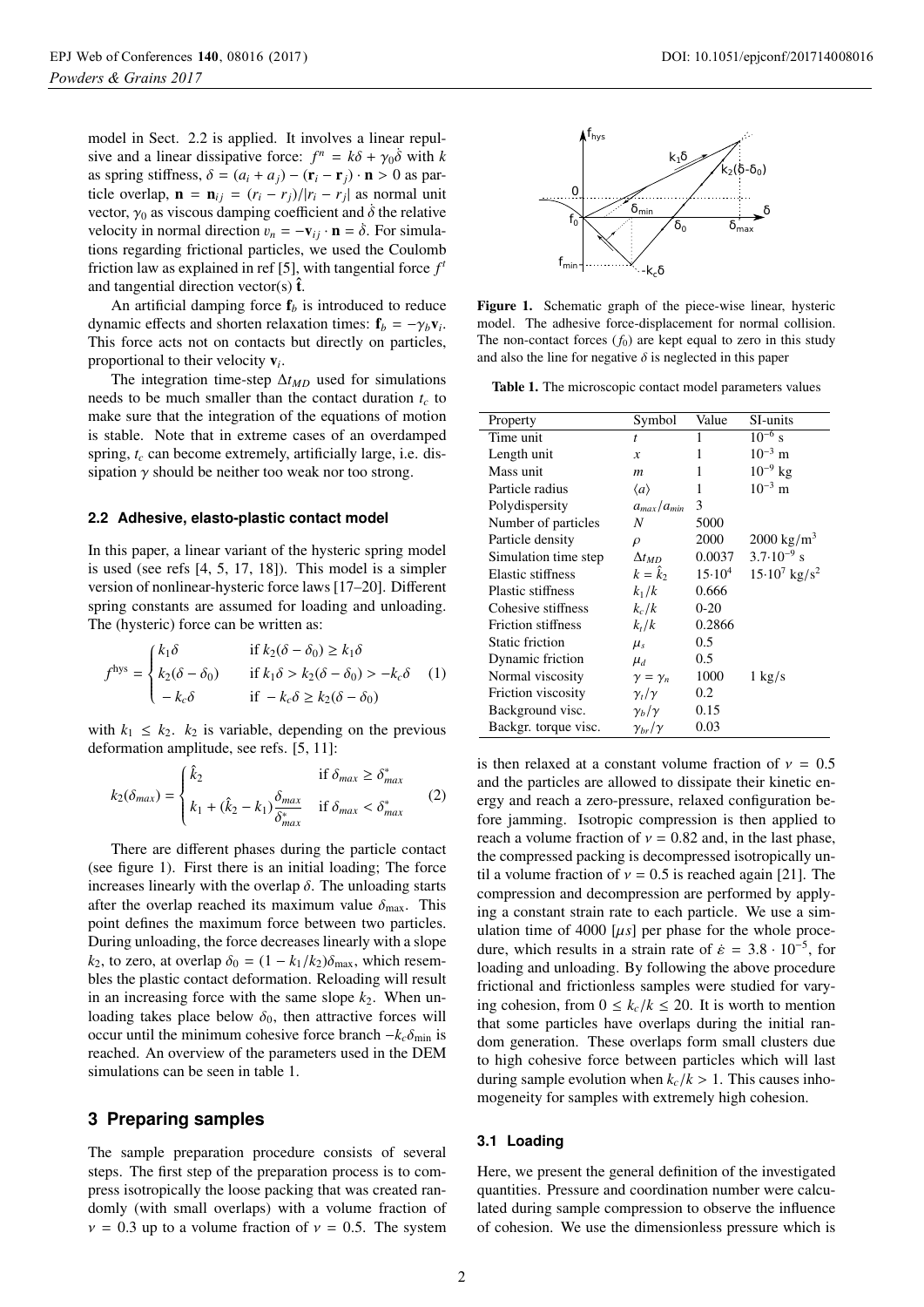calculated by using the average normal stress:  $P^* = P/k^*$ , where  $P = (\sigma_{xx} + \sigma_{yy} + \sigma_{zz})/3$  and  $k^* = k/(2\langle a \rangle)$ . The coordination number is defined as the average number of contacts per particle  $(C = M/N)$ , where *M* is the total number of contacts and *N* is the total number particles). Particles with zero number of contacts and particles having a too small number of contacts, so called rattlers, were excluded, because they do not contribute to the mechanical stability of the packing [22]. So the coordination number becomes:  $C_4^* = M_4/N_4$ , with  $M_4$  = total number of contacts of particles with at least 4 contacts and  $N_4$  = number of particles with at least 4 contacts. Note that  $C_4^*$  and  $C_3^*$ show similar behaviour for the results presented later, for that reason  $C_4^*$  is just shown here. The jamming density is the next quantity, it can be obtained from the performed simulations using the pressure and coordination number data. It is defined as the transition of the material from a fluid-like state to a solid-like state. When the constituent particles of such packings are so crowded that they are in mechanically stable contacts with one another, the whole packing undergoes a sudden dynamical arrest, where the static pressure becomes non-zero.



Figure 2. Fraction of particles possessing number of contacts from 0 to 6 or more, for the frictional sample with  $k_c/k = 20$ , during the sample (a) compression and (b) decompression. Where the arrow indicates the jamming density around  $v = 0.56$ 

Figures 2(a) and (b) show the fractions of particles with a certain number of contacts during compression and decompression. Looking at figure 2(a), there is only a small number of particles having more than three contacts at low volume fraction. It is clear that by increasing the volume fraction, the number of particles with a high number of contacts increases ( $C \geq 4$ ) and particles with a small number of contacts decreases  $(C < 4)$ . Having a closer look, we can see that there is a regime of volume fractions, around the so-called jamming density, where the strongest changes occur in the number of contacts. This transition regime (around  $v = 0.56$ ) displays in particular a change in slope for  $C = 4$ .

#### **3.2 Unloading**

Figure 2(b) shows the particle fractions during the sample decompression. As expected, the number of particles possessing a high number of contacts is greater at high volume fraction. By moving along the decompression path, it can be seen that there is not a big change in the number of particles with high number of contacts (especially for  $C = 4, 5, 6$  and very few particles with contacts  $C = 0$  and 1; this proves the forming of agglomerates during decompression due to the cohesive forces. Particles sticking together will stay attached to each other during decompression due to the high cohesive forces among them. Note that the compression path is used for further results, because decompression path is inhomogeneous, but this effect and the jamming transition of cohesive packings will be studied elsewhere.

# **4 Results and discussion**

Figures 3 and 4 depict the evolution of pressure and coordination number, respectively, for frictionless (figure 3(a) and 4(a)) and frictional (figure 3(b) and 4(b)) samples. All data is taken during isotropic compression with a few cases during decompression.



Figure 3. (a) Frictionless ( $\mu$  = 0) and (b) frictional ( $\mu$  = 0.5) simulation results of the dimensionless pressure *P*<sup>∗</sup> plotted against volume fraction  $\nu$  for different cohesion values  $k_c$ , during compression (solid lines with points) and decompression (dashed lines), where the insert shows a zoom into the jamming regime. The arrows in the zoom indicate the range of  $\phi_i \in [0.56, 0.58]$ for  $\mu = 0.5$  and  $\phi_i \approx 0.65$  for  $\mu = 0$ . The blue arrows in the plot indicate the compression and decompression paths for the largest and smallest *kc*

In the case where the samples are prepared without friction, we see no significant changes in the pressure, throughout the whole regime (figure  $3(a)$ ) and in the coordination number at high volume fraction (figure  $4(a)$ ), for different cohesion values. For the lower densities, below jamming, a systematic increase in  $C_4^*$  can be seen with respect to  $k_c$ . On the contrary, we observe a change in